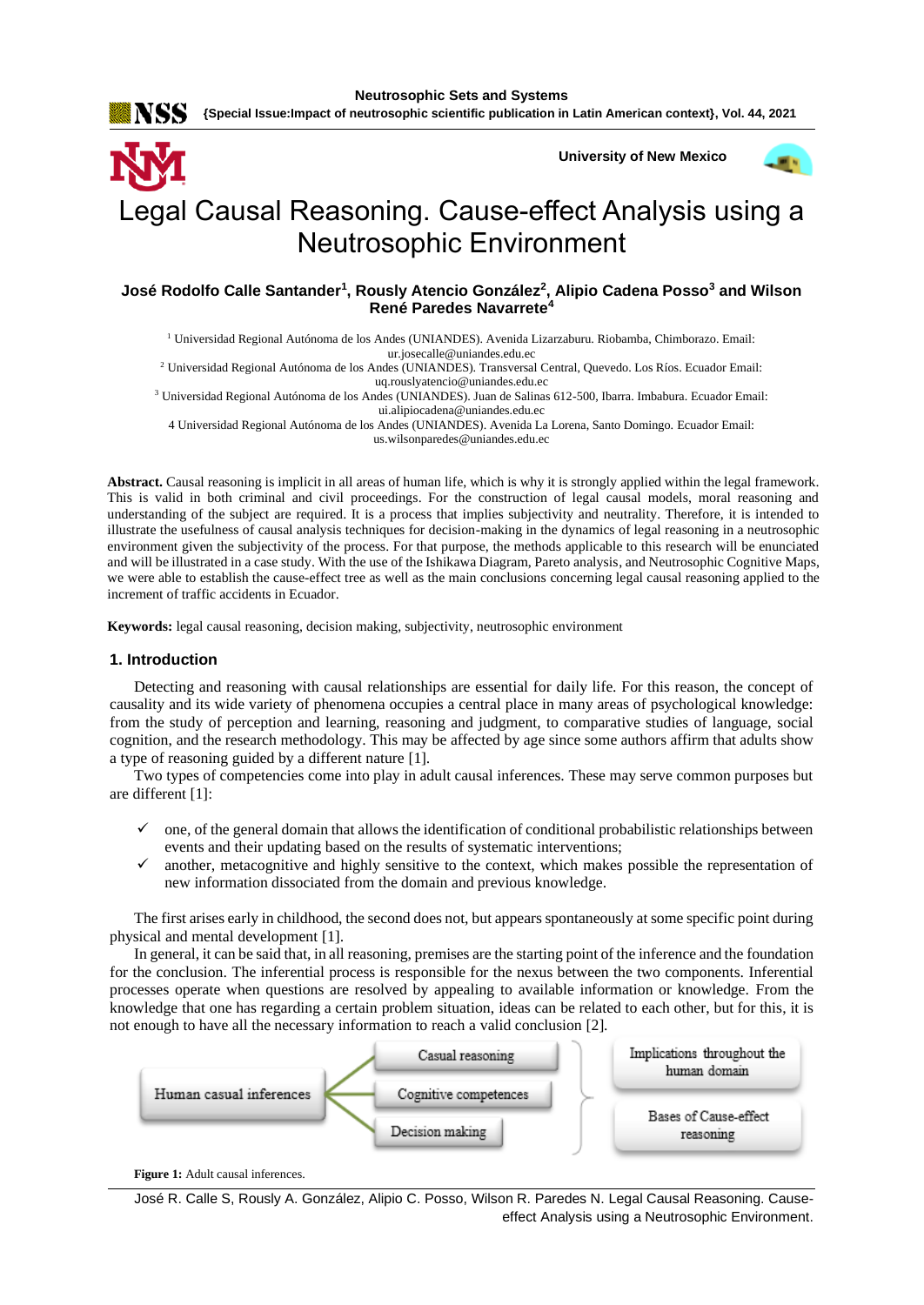Causal reasoning is ubiquitous in law. This is valid in both criminal and civil proceedings. Thus, criminal offenses are analyzed in terms of two key elements: the action of the accused (criminal law) and the accused's mental state at the time of the action [\[3\]](#page-7-2). This is endorsed in what is stated by [\[4,](#page-7-3) [5\]](#page-7-4):

Legal reasoning is the ability to legally qualify facts that generate legal controversies to resolve them on legalobjective bases with legal, logical and rational validity. (p. 15). (...) To reason legally, then, is to build a solution or "solutions" or vehicles to conflicts that people are not capable of solving by themselves, in the application of rational bases solidly established by the legal system (p. 17)

Figure 2 illustrates the dependence of legal and moral reasoning on causal understanding and the relatively sophisticated use of counterfactual reasoning. The notion of causality is embedded in legal doctrine and also implicit in moral reasoning. Although it is said that it is not clear precisely what this notion of causality is equivalent to, how it relates to scientific or everyday conceptions of causality, and how it supports our legal and moral decisions. It can be argued that legal decisions should be consistent with moral judgments, and the latter is based on common sense principles [\[3\]](#page-7-2).



**Figure 2:** Construction of causal models for legal reasoning.

Legal casual analysis operates with two notions: factual and legal or proximate causation. They are supposed to work in two stages: initially, the factual causes of a case are identified; then one (or more) of them is selected as a legal cause. The separability of these steps has been questioned, both for theoretical reasons and in terms of the actual practice of first instance judges. But the conceptual distinction is standard in legal texts [\[3,](#page-7-2) [4\]](#page-7-3). Factual causation is assumed to correspond to what happened in the case, regardless of any legal assessment or judgment. Knowing this depends on the details of the case, the evidence and arguments presented, and everyday assumptions about how people and things work. These are complemented by expert knowledge (for example, in medical or scientific contexts). The standard test of causation is the test *but/for* which is defined as the action of the defender is a factual cause of the result. Which is essential for making a final decision [\[3\]](#page-7-2).

There is no room for prejudices, stereotypes, or false generalizations in judicial work, since incurring them would imply an unacceptable error of appreciation [\[4\]](#page-7-3). However, this type of reasoning does have a high level of subjectivity implicit. For its management under uncertainty and for its objective of explaining why a particular conclusion is reached, causal models can be used. These models are very useful in making decisions under uncertainty and can be used to carry out evidential reasoning [\[6-8\]](#page-7-5) as exposed by [\[4\]](#page-7-3):

Legal research can be divided into three distinct but interrelated phases:

- 1. Explanatory: What happened?
- 2. Evidential: What is the evidentiary support? Proof?
- 3. Attributive: Who or what is responsible?

Therefore, causal models are practical tools to understand these complex systems and establish causes to predict their effects. It can then be said that causal reasoning is useful in decision-making for two fundamental reasons: it is natural and easy to understand and it is convincing [\[6-8\]](#page-7-5).

Due to its versatility in factor research, the Neutrosophic Cognitive Maps are used from the theory of Neutrosophy proposed by Florentin Smarandache. Neutrosophy is a useful theory that is increasing the inclusion of this theory enriches the possibilities of analysis, mainly due to two issues: the addition of the notion of indeterminacy and the possibility of calculating using linguistic terms [\[7,](#page-7-6) [8\]](#page-7-7). The decision to apply this technique lies in the fact that this represents knowledge through a directed graph. In which, the value in modulus of the value measures the strength between the relationship. Which will enrich the causal legal reasoning.

José R. Calle S, Rously A. González, Alipio C. Posso, Wilson R. Paredes N. Legal Causal Reasoning. Causeeffect Analysis using a Neutrosophic Environment Based on the above, this article aims to illustrate the usefulness of causal analysis techniques for decisionmaking in the dynamics of legal reasoning in a neutrosophic environment given the subjectivity of the process.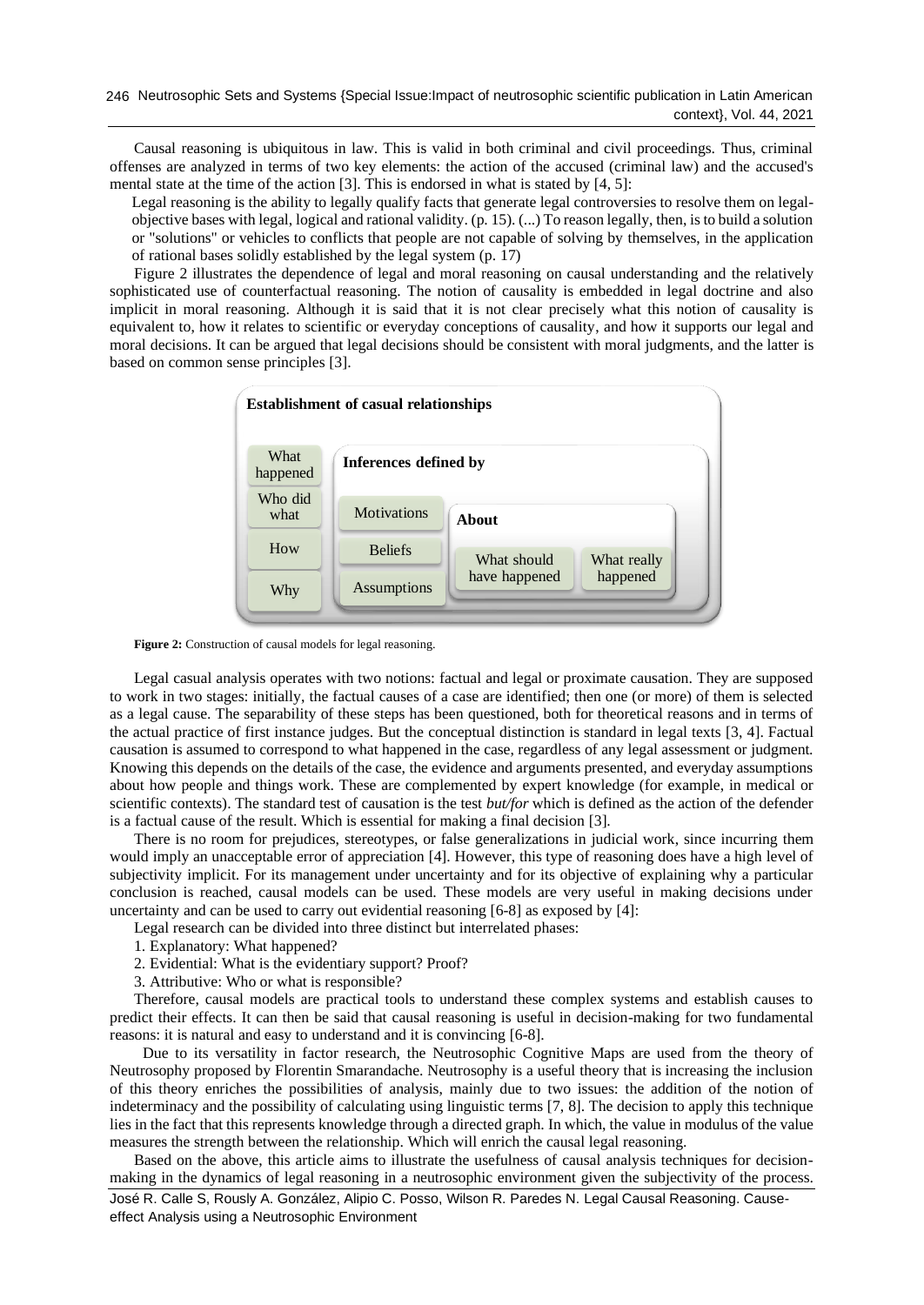Neutrosophic Sets and Systems {Special Issue:Impact of neutrosophic scientific publication in Latin American 247 context}, Vol. 44, 2021

For this, the methods applicable to this research will be enunciated and will be illustrated in a case study. From now on this article is made up of several sections with the explanation of the methods to be used, the presentation of the case study, and the demonstration of the main objective of the research. Finally, the discussion of the case and the conclusions reached based on the results obtained.

## **2 Methods**

For the resolution of the problem, techniques of cause-effect analysis are used in a neutrosophic environment to illustrate its usefulness in legal reasoning. Due to which the notions of interest for this article are detailed below:

## **2.1 Tools for the analysis of causes**

#### **2.1.1 Ishikawa diagram**

A Cause and Effect diagram represents various elements (causes) of a system that can contribute to a problem (effect). It was developed in 1943 by Professor Kaoru Ishikawa in Tokyo. It is sometimes called the Ishikawa or Fishbone Diagram. It is an effective tool for studying processes and situations and developing a data collection plan [\[9\]](#page-7-8). It is used to identify the possible causes of a specific problem. The graphical nature of the Diagram allows groups to organize large amounts of information about the problem and determine exactly the possible causes. Finally, the probability of identifying the main causes increases. The Cause and Effect Diagram should be used when people can answer "yes" to one or both of the following questions:

- 1. Is it necessary to identify the main causes of a problem?
- 2. Are there ideas and/or opinions about the causes of a problem?

Frequently, people closely associated with the problem under study have formed opinions about the causes of the problem. However, these opinions may conflict or fail to express the main cause. The use of a Cause and Effect Diagram makes it possible to bring all these ideas together for study from different points of view.

The development and use of Cause and Effect Diagrams are most effective after the process has been described and the problem is well defined. By that time, team members will have a good idea of what factors should be included in the Diagram. They can also be used for purposes other than root cause analysis. The format of the tool lends itself to planning. For example, a group could brainstorm the "causes" of a successful event, such as a seminar, conference, or wedding. As a result, they would produce a detailed list grouped into the main categories of things to do and include for a successful event.

Although this technique does not offer an answer to a question, as other tools such as Pareto Analysis and Histograms do, it is a vehicle to help teams have a common conception of a complex problem. For this, all its elements and relationships must be visible at any level of detail required.

## **2.1.2 Pareto analysis**

Pareto diagram was presented in 1930 by Jurán in his Quality Control Manual based on what was described in 1909 by Vilfredo Pareto under the principle of "the few vital, the many trivial". This diagram is based on problem analysis and is used to present data, drawing attention to the causes of the greatest incidence in the problem at hand. Aims to determine 20% of the causes that provoke 80% of the problems [\[10,](#page-7-9) [11\]](#page-7-10). Its main advantages are:

- $\checkmark$  It allows focusing on the aspects whose improvement will have the most significant impact, thus optimizing efforts.
- $\checkmark$  Provides a quick and easy view of the relative importance of issues.
- $\checkmark$  It helps prevent some causes from getting worse by trying to fix other less significant ones.
- ✓ His graphical view of the analysis is easy to understand and encourages the team to continue with improvement.

The following algorithm is run to execute it:

- a) Collect the data and tabulate it.
- b) Calculate absolute and cumulative frequency, relative unit, and cumulative frequency.
- c) Graph by locating all the causes along the coordinate axis ordered from highest to lowest incidence and correspond with their percentages along the ordinate axis. Finally, the cumulative polygonal line is constructed, and the causes that are up to 80% will be those with the highest incidence.

## **2.2 Neutrosophic Cognitive Maps**

Starting from the previous elements, in this particular work, the use of Neutrosophic Cognitive Maps (NCMs) is proposed considering the advantages that this technique offers compared to other soft-computing techniques, in terms of interpretability, scalability, aggregation of knowledge, dynamism, and its ability to represent feedback and indeterminacy relationships [\[12-14\]](#page-7-11). NCMs were introduced by [\[15\]](#page-8-0) in 2003. NCMs are an integration of the Fuzzy Cognitive Maps (FCMs) introduced by Kosko in 1986 and the Neutrosophic Sets (NSs) introduced by Smarandache in 1995 [\[16\]](#page-8-1). This technique overcomes the inability of traditional FCMs to represent indeterminacy. The inclusion of indeterminacy establishes that neutrality and ignorance are also forms of uncertainty[\[13,](#page-8-2) [17-25\]](#page-8-3).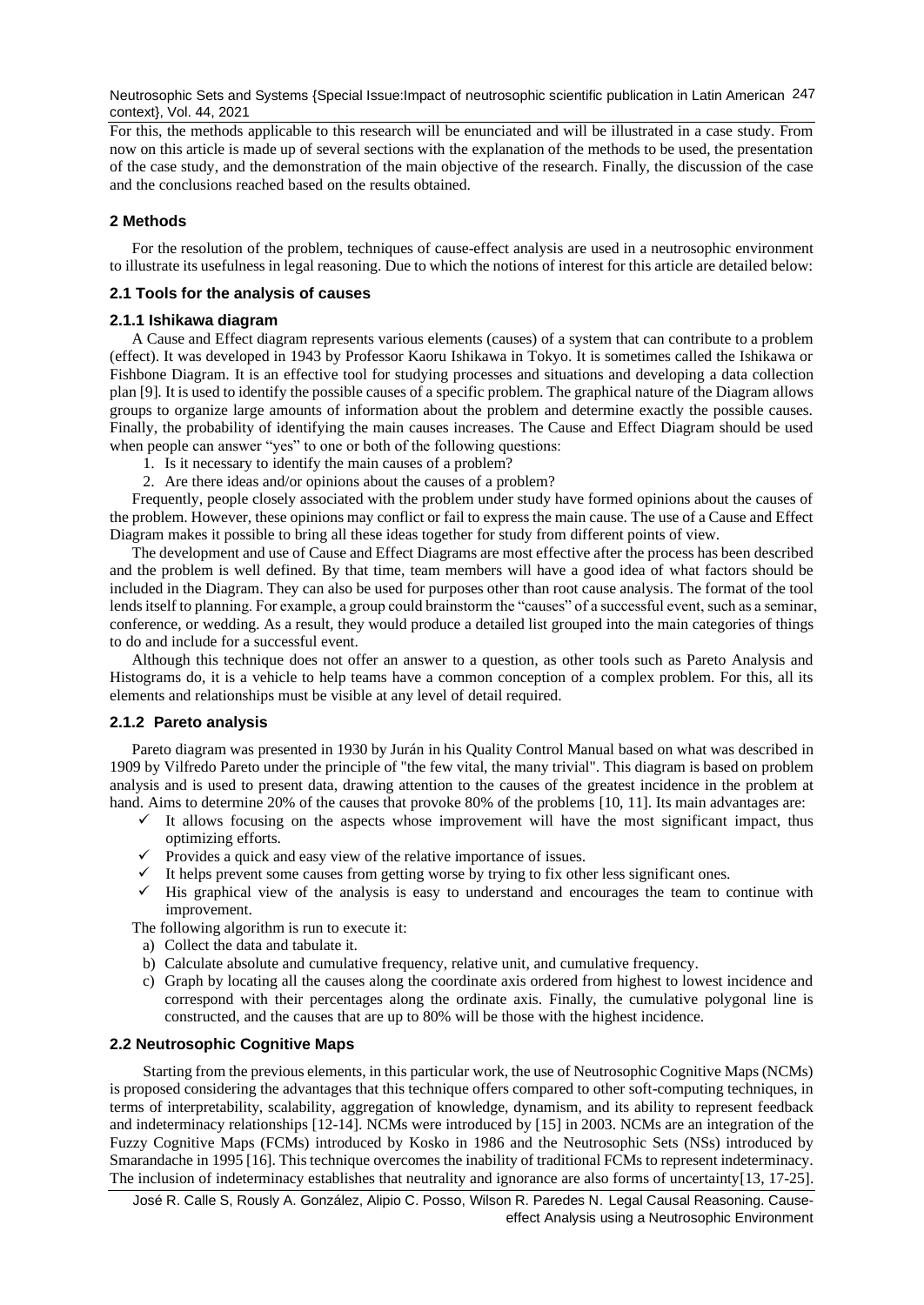[\[16\]](#page-8-1) exposes that FCMs constitute a technique that has received increasing attention due to its possibilities for representing causality. The following is a set of definitions necessary for working with NCMs. Firstly, let formally expose the original definition of neutrosophic logic as it is shown in [\[26\]](#page-8-4).

Hence, the neutrosophic logic is a generalization of fuzzy logic, based on the concept of neutrosophy according to [\[27,](#page-8-5) [28\]](#page-8-6).

**Definition 1.** (See [\[29,](#page-8-7) [30\]](#page-8-8)) Let K be the ring of real numbers. The ring generated by K $\cup$ I is called a *neutrosophic ring* if it involves the indeterminacy factor in it, where I satisfies  $I^2 = I$ ,  $I+I = 2I$ , and in general, I+I+...+I = nI, if  $k \in$ , then k.I = kI,  $0I = 0$ . The neutrosophic ring is denoted by K (I), which is generated by K $\cup I$ , i.e.,  $K(I) = \langle K \cup I \rangle$ , where  $\langle K \cup I \rangle$  denotes the ring generated by K and I.

**Definition 2**. A *neutrosophic matrix* is a matrix  $A = [a_{ij}]_{ij}$  i =1, 2, …, m and j = 1, 2, …, n; m, n\le 1, such that each  $a_{ii} \in K(I)$ , where  $K(I)$  is a neutrosophic ring, see [\[31\]](#page-8-9).

Let us observe that an element of the matrix can have the form a + bI, where "a" and "b" are real numbers, whereas I is the indeterminacy factor. Then, the usual operations of neutrosophic matrices can be extended from the classical matrix operations.

For example,  $\begin{pmatrix} -1 & 1 & 5 \ 1 & 4 & 7 \end{pmatrix}$  $\begin{bmatrix} 1 & 1 & 31 \\ 1 & 4 & 7 \end{bmatrix}$ I 9I 6 0 I 0 −4 7 5  $= \begin{pmatrix} -211 & 271 & -6 + 251 \\ -28 + 1 & 49 + 131 & 35 + 61 \end{pmatrix}$ 

Additionally, a *neutrosophic graph* is a graph that has at least one indeterminate edge or one indeterminate node [\[26,](#page-8-4) [32\]](#page-8-10). The *neutrosophic adjacency matrix* is an extension of the adjacency matrix in classical graph theory.  $a_{ij} = 0$  means nodes i and j are not connected,  $a_{ij} = 1$  means that these nodes are connected and  $a_{ij} = I$ , which means the connection is indeterminate (unknown whether it is or not). Fuzzy set theory does not use such notions.

On the other hand, if the indetermination is introduced in a cognitive map as it is referred to in [\[33\]](#page-8-11), then this cognitive map is called a *neutrosophic cognitive map*, which is especially useful in the representation of causal knowledge [\[27,](#page-8-5) [34\]](#page-8-12). It is formally defined in Definition 4.

**Definition 3**. A *Neutrosophic Cognitive Map* (NCM) is a neutrosophic directed graph with concepts like policies, events, among others, as nodes and causalities or indeterminacy as edges. It represents the causal relationship between concepts.

The measures described below are used in the proposed model, they are based on the absolute values of the adjacency matrix [\[33\]](#page-8-11):

- $\checkmark$  Outdegree ( $v_i$ ) is the sum of the row elements in the neutrosophic adjacency matrix. It reflects the strength of the outgoing relationships  $(c_{ij})$  of the variable.  $od(v_i) = \sum_{i=1}^n c_{ij}$ (1)
- $\checkmark$  Indegree  $(v_i)$  is the sum of the column elements. It reflects the strength of relations  $(c_{ii})$  outgoing from the variable.

 $id(v_i) = \sum_{i=1}^n c_{ji}$ (2)

 $\checkmark$  Total centrality (total degree *td* (*vi*)), is the sum of the indegree and the outdegree of the variable.  $td(v_i) = od(v_i) + id(v_i)$  (3)

The variables are classified according to the following criteria, see [\[35\]](#page-8-13):

- a) The transmitting variables are those with od  $(vj) > 0$  and id  $(vi) = 0$ .
- b) The receiving variables are those with od  $(vj) = 0$  and id  $(vi) > 0$ .
- c) Ordinary variables satisfy both od (vj)  $\neq$  0 and id (vi)  $\neq$  0.

The static analysis is applied using the adjacency matrix, taking into consideration the absolute value of the weights [\[32\]](#page-8-10). Static analysis in Neutrosophic Cognitive Maps (NCM), see [\[34\]](#page-8-12), initially contains the neutrosophic number of the form  $(a + bI)$ , where I = indetermination) [\[36\]](#page-8-14). It requires a process of de-neutrosophication as proposed in [\[33\]](#page-8-11), where  $I \in [0, 1]$  and it is replaced by their values maximum and minimum.

Finally, we work with the average of the extreme values, which is calculated using Equation 5, which is useful to obtain a single value as it is referred to in [\[37\]](#page-8-15). This value contributes to the identification of the characteristics to be attended, according to the factors obtained, for our case study.

$$
\lambda([a_1, a_2]) = \frac{a_1 + a_2}{2}
$$
\nThen,  
\n
$$
A > B \Leftrightarrow \frac{a_1 + a_2}{2} > \frac{b_1 + b_2}{2}
$$
\n(5)

### **3 Case study "Traffic Accidents"**

The Ecuadorian present is threatened with the occurrence of traffic accidents, especially those that take human lives. Every year, about 1,200 people die as a result of a traffic accident. In this situation, young people are more

José R. Calle S, Rously A. González, Alipio C. Posso, Wilson R. Paredes N. Legal Causal Reasoning. Causeeffect Analysis using a Neutrosophic Environment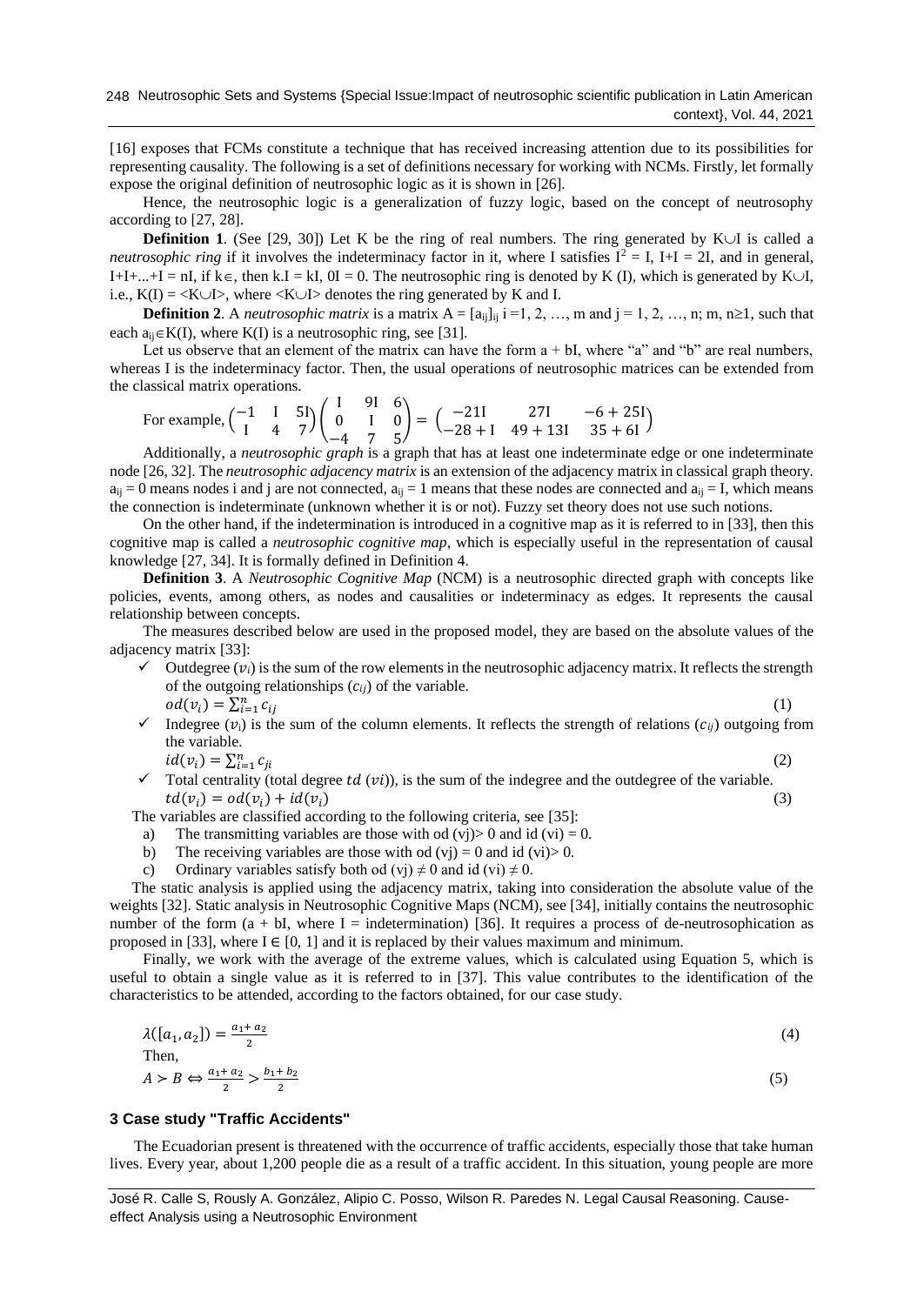Neutrosophic Sets and Systems {Special Issue:Impact of neutrosophic scientific publication in Latin American 249 context}, Vol. 44, 2021

exposed: most of their deaths in Ecuador are caused by traffic accidents. According to statistics, diseases, HIV, homicides, or suicide have lower death rates than traffic accidents. The figures correspond to the Births and Deaths report, prepared by the NISC (National Institute of Statistics and Censuses) [\[38-46\]](#page-8-16). This was the main cause for 19.2% of adolescents (10 to 19 years) to lose their lives, as well as 26.8% of young people (20 to 30 years). The report date back to 2018, the last year published by this institution on its website.

More than 300 thousand traffic accidents were registered in the last 10 years. Despite the restrictions due to the COVID-19 pandemic, traffic accident statistics are on the rise. An increase in the amount was perceived when several cantons went into the yellow phase and added about 500 car crashes between May and June in the canton of Guayas. On a national scale, the figures are similar. During April, one of the months with the greatest impact of the coronavirus in the coastal provinces, there were 512 traffic accidents in the country. In June the figure rose to 1,165.

According to the National Traffic Agency, the five leading causes of accidents are:

- $\checkmark$  Using the cell phone, watching video screens, or putting on makeup behind the wheel.
- ✓ Speeding.
- $\checkmark$  Failure to maintain a safe distance from the vehicle in front.
- $\checkmark$  Sudden lane changes.
- $\checkmark$  Do not walk through security zones.

Drivers are to blame for the majority of traffic accidents in Ecuador, according to NISC. The *inexperience and irresponsibility of the driver* with 49.6% is the first cause of accidents. It is followed by *speeding* (15.9%), *disrespect for traffic signs* (11.9%), *drunkenness* or *drugs* (7.5%), *bad crossing/invading lane* (6.2%), the *irresponsibility of the pedestrian* (4.5%), and *other causes* (4.3%).



Figure 3: Cantons with the biggest number of deaths caused by traffic accidents. Source: [\[39\]](#page-8-17)

In Ecuador, there are sanctions for offenders who commit these violations, but according to what the experts have stated, this does not prevent the causes, it only mitigates the occurrence of the event. In themselves, most take place due to the irresponsibility of the authors. An example of this is the provisions of article 106 of the Organic Law of Land and Road [\[47\]](#page-9-0): Traffic offenses are actions or omissions that, while being able to be foreseen, but not wanted by the perpetrator, are verified due to negligence, irresponsibility, or inexperience, or due to nonobservance of the laws, regulations, resolutions and other traffic regulations. (p. 55)

#### **4 Results**

The methods described will be applied to direct the causal legal reasoning to the possible solution of the following problem: increase in traffic accidents in Ecuador.

José R. Calle S, Rously A. González, Alipio C. Posso, Wilson R. Paredes N. Legal Causal Reasoning. Causeeffect Analysis using a Neutrosophic Environment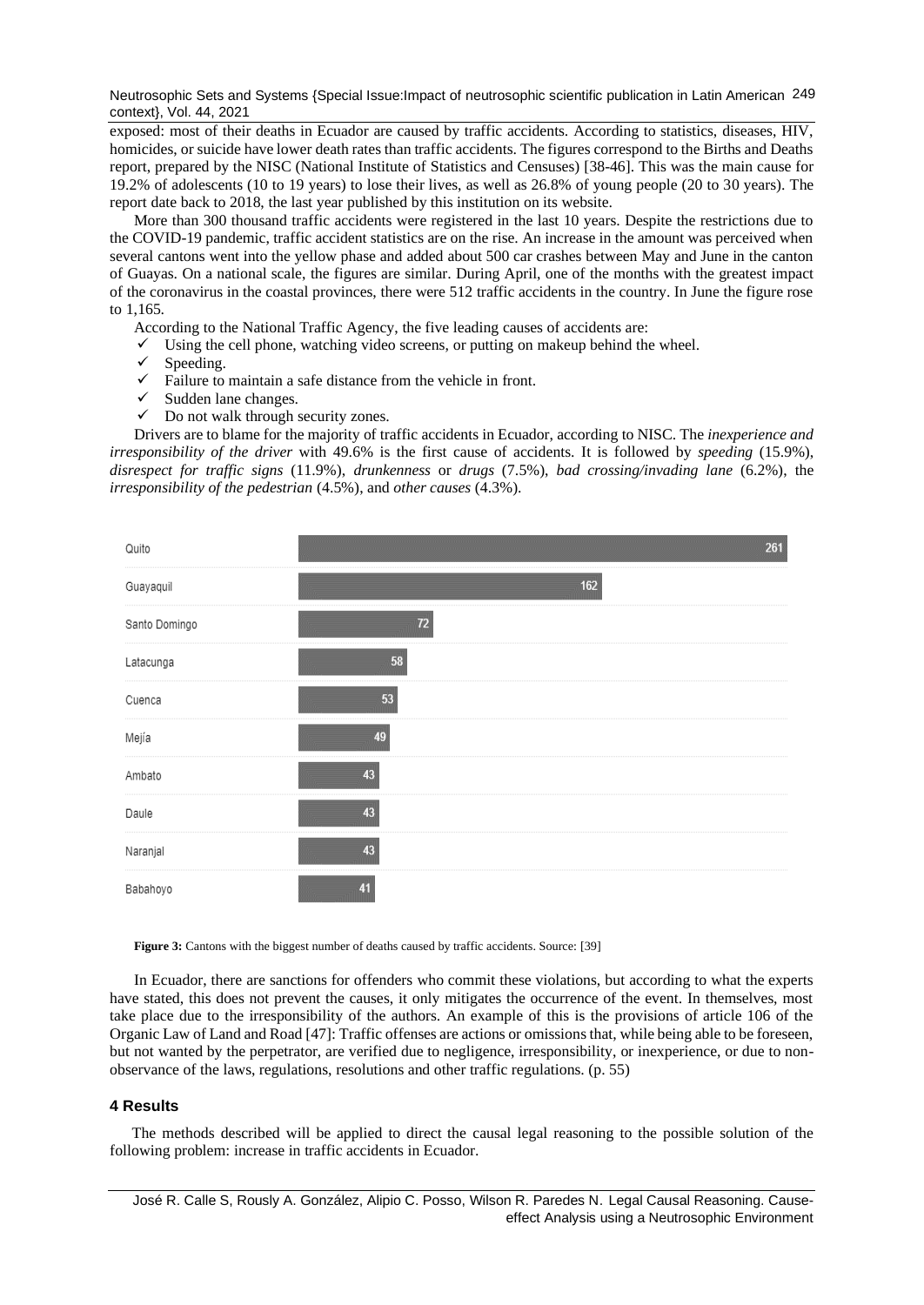250 Neutrosophic Sets and Systems {Special Issue:Impact of neutrosophic scientific publication in Latin American context}, Vol. 44, 2021

# **4.1 Ishikawa diagram**



**Figure 3:** Ishikawa diagram and cause-effect tree.

# **4.2 Pareto analysis**

To obtain the data, we searched for the statistical information of the accidents that occurred in the period analyzed in [\[40\]](#page-9-1). As can be seen in figure 4, the causes that provoke the highest level of incidence (83.33% accumulated frequency) are effective control (EC), vehicle acquisition (VA), license control (Lic), non-observance of the law (NL), negligence (N), inexperience (In), imprudence (Imp), *soft* application (SL) of the law as well as failure to punish drivers as established for the offense committed (NP).



Figure 4: Pareto analysis.

# **4.3 Neutrosophic Cognitive Map**

The causes that lead to 80% of the problems diagnosed through Pareto analysis will be chosen. To simplify its graphical representation, the following coding will be adopted for the nodes:

- 1. Effective control (EC)
- 2. Vehicle acquisition (VA)
- 3. Control over license (Lic)
- 4. Non-observance of the law (NL)
- 5. Negligence (N)
- 6. The inexperience (In)
- 7. Recklessness (Imp)
- 8. Soft law enforcement (SL)
- 9. Failure to punish drivers as established for the offense committed (NP)

José R. Calle S, Rously A. González, Alipio C. Posso, Wilson R. Paredes N. Legal Causal Reasoning. Causeeffect Analysis using a Neutrosophic Environment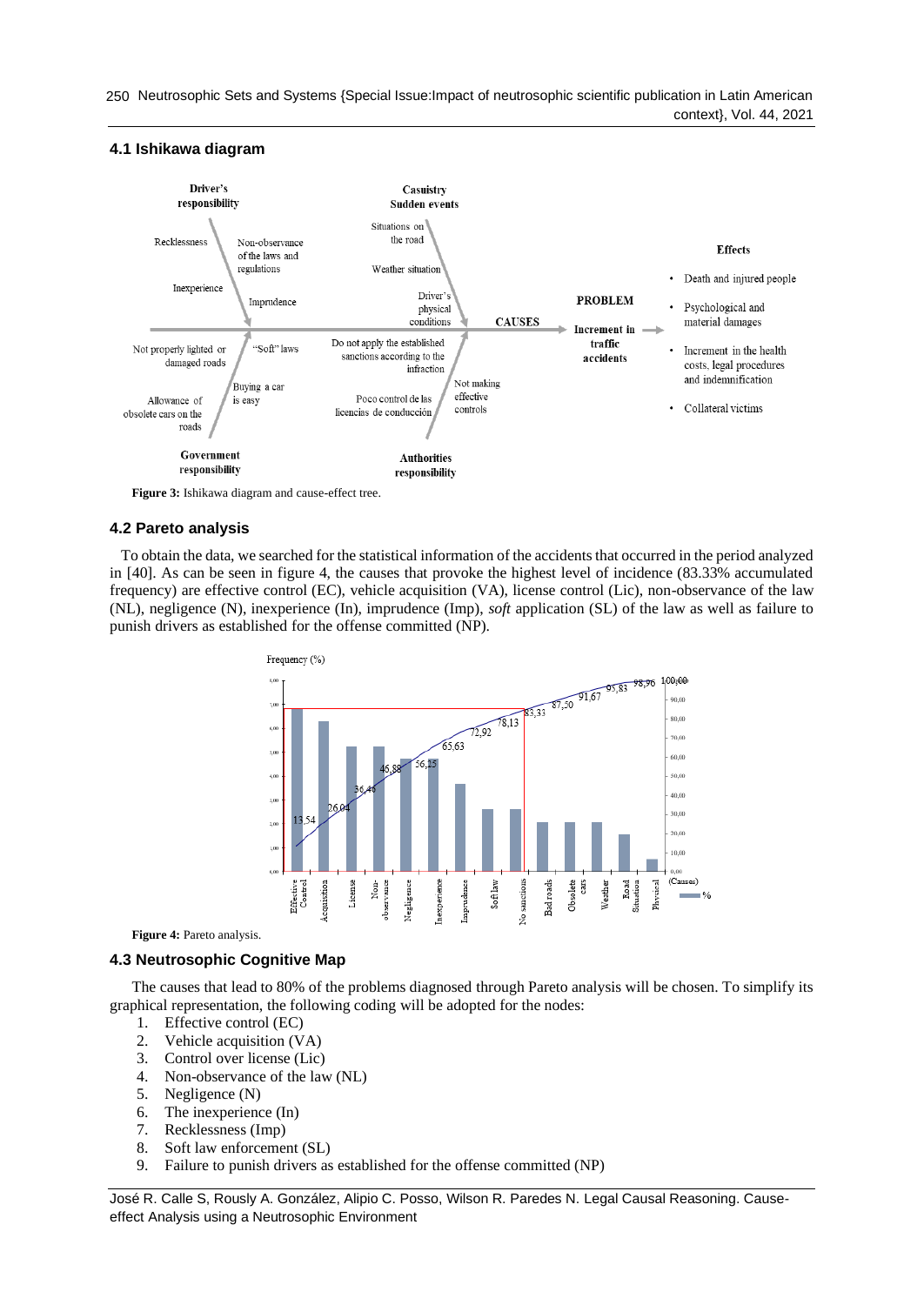Neutrosophic Sets and Systems {Special Issue:Impact of neutrosophic scientific publication in Latin American 251 context}, Vol. 44, 2021

For the construction of the map, a selection was made from a panel of experts made up of 3 lawyers, 2 traffic policemen, 4 young drivers. For the information processing, the resulting neutrosophic matrix and its centrality analysis were elaborated using equations 1-4. Figure 5 shows the network of nodes and their weights according to the previous calculations.



**Figure 5:** Neutrosophic cognitive map.

|             | CC           |          | VA Lic NL |          | N    | In   | Imp              | SL | NP       |
|-------------|--------------|----------|-----------|----------|------|------|------------------|----|----------|
| CC          | $\theta$     | $\Omega$ | 1         | 1        | 1    | 1    | 1                | 1  | 1        |
| <b>VA</b>   | 0            | 0        | 0         | 1        | 0.85 | 0.73 | 1                | 0  |          |
| Lic         | 1            | 0.9      | 0         | $\theta$ | 1    | 1    | 1                | 1  | T        |
| NL          | $\theta$     | 1        | 0         | $\theta$ | 1    | 1    | 1                | 1  | $\theta$ |
| $\mathbf N$ | $\mathbf{0}$ | 1        | $\theta$  | 1        | 0    | 1    | 1                | 1  | $\theta$ |
| In          | 0            | 1        | 0         | 1        | 1    | 0    | 1                | 1  | 0        |
| Imp         | 0            | 1        | 1         | 1        | 1    | 1    | $\boldsymbol{0}$ | 1  | 0        |
| $\rm SL$    | 1            | 1        | 1         | 1        | 1    | 1    | 1                | 0  | 1        |
| NP          | 1            | 1        | 1         | 1        | 1    | 1    |                  | 1  |          |

**Table 1:** Neutrosophic adjacency matrix.

Equation 4 is used for de-neutrosophication and calculation of centrality.

| <b>Nodes</b> | od         | id        | td    | Ranking        |
|--------------|------------|-----------|-------|----------------|
| EC           |            | 3         | 10    | 5              |
| VA.          | $2.58 + I$ | $5.9 + I$ | 5.24  | 9              |
| Lic          | $5.9 + I$  | 4         | 7.45  |                |
| NL           | $4 + I$    | $6+I$     | 6     | 8              |
| N            | 5          | 7.85      | 12.85 | 3              |
| In           | 5          | 7.73      | 12.73 | 4              |
| Imp          | 6          | 8         | 14    | $\mathfrak{D}$ |
| <b>SL</b>    | 8          |           | 15    |                |
| NP           | 8          | $2+I$     | 9.5   | 6              |

**Table 2:** Centrality analysis.

ordinary, that is, they are cause and effect at the same time. In such a way that they transmit information when they are activated as well as when they receive it. Which implies a causal phenomenon. From the centrality analysis it can be observed that  $id = od \neq 0$ ; therefore it can be said that the nodes are all

José R. Calle S, Rously A. González, Alipio C. Posso, Wilson R. Paredes N. Legal Causal Reasoning. Causeeffect Analysis using a Neutrosophic Environment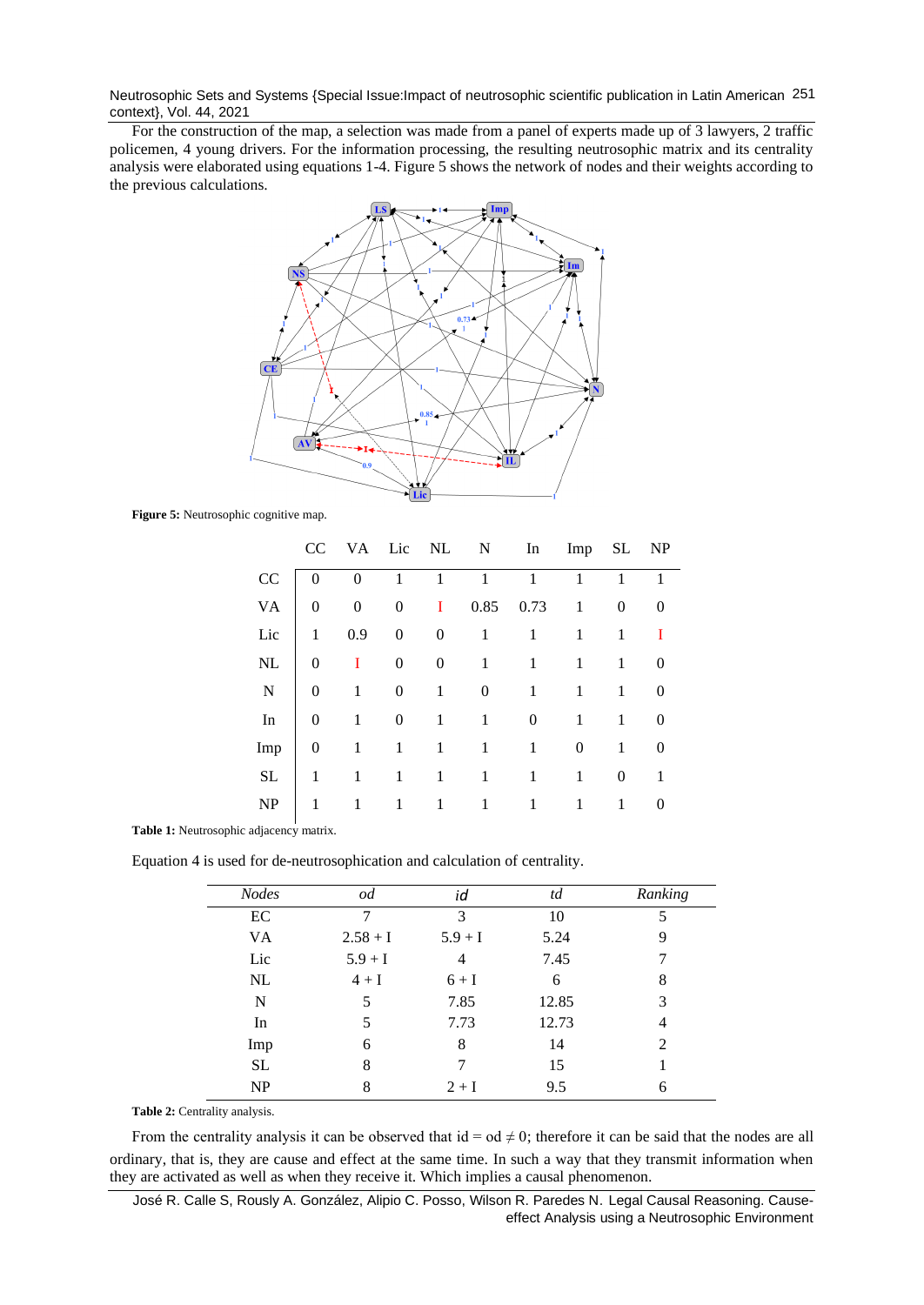# **5 Legal causal reasoning of the case study**

The type of traffic offense requires that the vehicle's driver has put the life or physical integrity of the people in concrete danger. Therefore, taking into consideration the information processed, it can be said that the imposition of severe penalties would mitigate the situation but should not be taken as the solution to the problem, since other causes are not related. The legislation should consider that for a person to obtain a driver's license they should have experience since it is not always a requirement. For prevention, a training system must be adopted from educational centers, in the future these students would-be drivers with sufficient basic knowledge.

# **Conclusion**

- Causal reasoning is implicit in all areas of human life, which is why it is strongly applied within the legal framework. Due to its characteristics, it is very useful in decision-making.
- For the construction of legal causal models, moral reasoning and understanding of the subject are required. It is a process that implies subjectivity and neutrality. Therefore, it is convenient to study it using causeeffect analysis techniques in a neutrosophic environment. The usefulness of the tools is denoted.
- Traffic accident rates are high, especially in young people, and their causes are variable.
- ✓ Of the 14 causes determined as probable, according to the statistics consulted we determined that 9 of them are vital (83%) and 5 trivial (17%).
- $\checkmark$  The main causes determined by the experts and the legislation are the following: negligence, recklessness, inexperience, and casuistry. By their nature, the first three constitute a non-observance of the legislation. From them, in consideration of the criteria set forth and the processing using the neutrosophic technique, it can be said that there is the following hierarchical order:
	- 1. Soft law enforcement (SL)
	- 2. Imprudence (Imp)
	- 3. Negligence (N)
	- 4. The inexperience (In)
	- 5. Effective control (EC)
	- 6. Failure to punish drivers as established for the offense committed (NP)
	- 7. Control over license (Lic)
	- 8. Non-observance of the law (NL)
	- 9. Vehicle acquisition (VA)

# **References**

- <span id="page-7-0"></span>[1] W. Jiménez Leal. (2014) El desarrollo y el aprendizaje del razonamiento causal: análisis de una tensión aparente. *Universitas Psychologica*. 15-26.
- <span id="page-7-1"></span>[2] N. J. Corral. (2011) Razonamiento causal con contenidos del área disciplinar en estudiantes universitarios. *PRAXIS. Revista de Psicología* 9-30.
- <span id="page-7-2"></span>[3] D. A. Lagnado and T. Gerstenberg, "Causation in Legal and Moral Reasoning," pp. 565-601, 2016.
- <span id="page-7-3"></span>[4] R. Leon Pastor, *Razonamiento Jurídico*. Lima - Perú: Academia de la Magistratura, 2000.
- <span id="page-7-4"></span>[5] J. E. Ricardo, V. M. V. Rosado, J. P. Fernández, and S. M. Martínez, "Importancia de la investigación jurídica para la formación de los profesionales del Derecho en Ecuador," *Dilemas Contemporáneos: Educación, Política y Valores,* 2020.
- <span id="page-7-5"></span>[6] M. Leyva-Vázquez, K. Pérez-Teruel, A. Febles-Estrada, and J. Gulín-González, "Técnicas para la representación del conocimiento causal: un estudio de caso en Informática Médica," *Revista Cubana de Información en Ciencias de la Salud,* vol. 24, pp. 73-83, 2013.
- <span id="page-7-6"></span>[7] M. Y. L. Vázquez and F. F. Smarandache, "Sistema de Apoyo a la Toma de Decisiones Basado en Mapas cognitivos Neutrosóficos para Instituciones que atienden a Embarazos con Alto Riesgo por Enfermedades Cardiovasculares," *Revista Cubana de Ciencias Informáticas,* vol. 13, pp. 16-29, 2019.
- <span id="page-7-7"></span>[8] S. Hassan Al-subhi, P. Piñero Pérez, R. García Vacacela, G. Sadeq S. Mahdi, and L. Alvarado Acuña, "Sistema de apoyo a la toma de decisiones durante la gestión de proyectos basado en Mapas Cognitivos Neutrosóficos " *REVISTA INVESTIGACION OPERACIONAL,* vol. 41, No. 5, pp. 768-779, 2020.
- <span id="page-7-8"></span>[9] Buenas Tareas. (2020). *Diagrama de Ishikawa*. Available: https:[//www.buenastareas.com/materias/ejemplo](http://www.buenastareas.com/materias/ejemplo-diagrama-ishikawa-violencia-mujer/0)[diagrama-ishikawa-violencia-mujer/0](http://www.buenastareas.com/materias/ejemplo-diagrama-ishikawa-violencia-mujer/0)
- <span id="page-7-9"></span>[10] Black, Ken. Business statistics: for contemporary decision making. John Wiley & Sons, 2019.
- <span id="page-7-10"></span>[11] Alteco, "Diagrama Pareto-Herramientas de la Calidad," in *Alteco Consultores-Desarrollo y Gestión*, ed, 2020.
- <span id="page-7-11"></span>[12] M. Y. Leyva Vázquez and F. F. Smarandache, " Sistema de Apoyo a la Toma de Decisiones Basado en Mapas cognitivos Neutrosóficos para Instituciones que atienden a Embarazos con Alto Riesgo por Enfermedades Cardiovasculares " *Revista Cubana de Ciencias Informáticas. Editorial "Ediciones Futuro" Universidad de las Ciencias Informáticas. La Habana, Cuba,* vol. 13, pp. 16-29, Octubre-Diciembre, 2019 2019.

José R. Calle S, Rously A. González, Alipio C. Posso, Wilson R. Paredes N. Legal Causal Reasoning. Causeeffect Analysis using a Neutrosophic Environment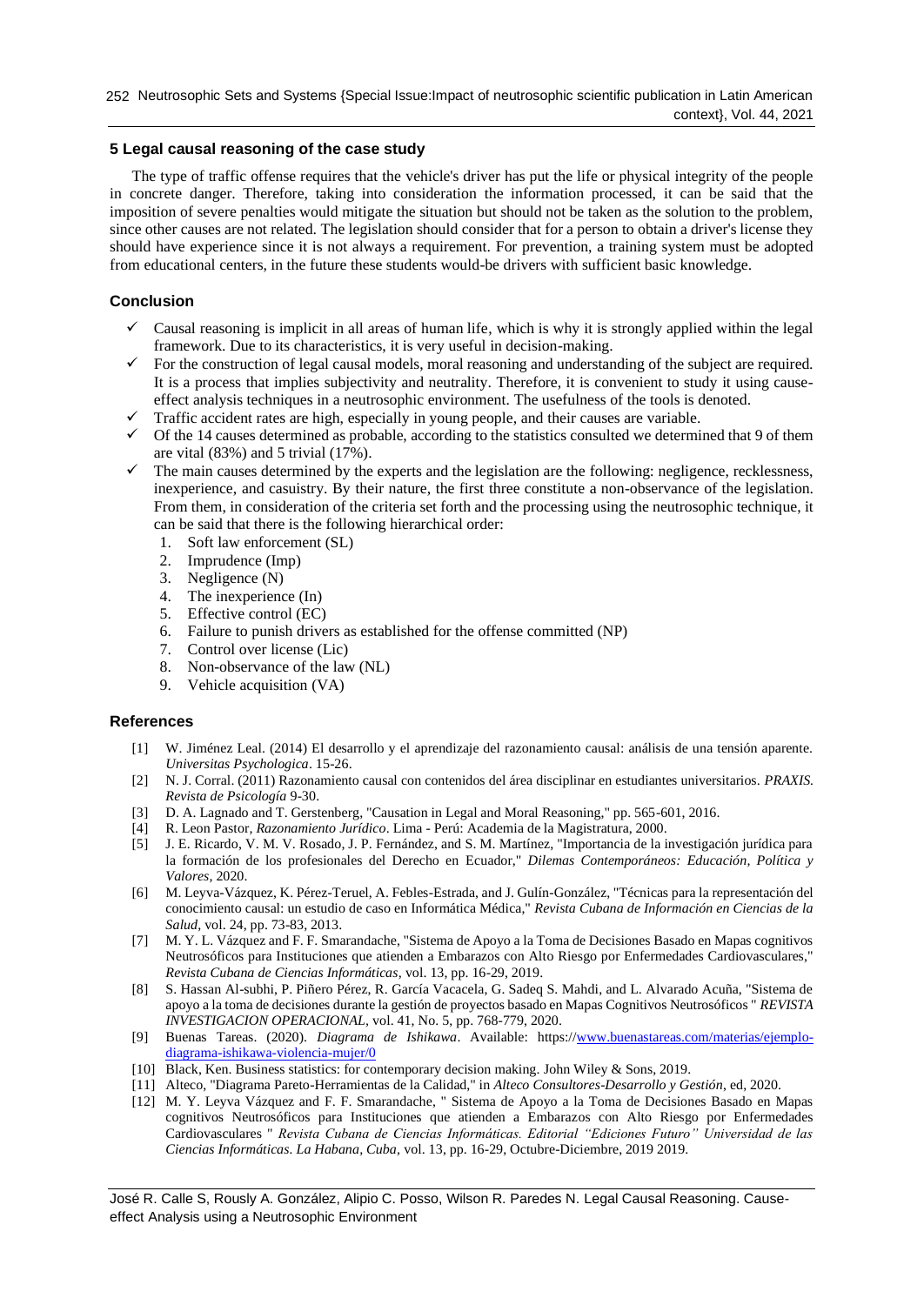Neutrosophic Sets and Systems {Special Issue:Impact of neutrosophic scientific publication in Latin American 253 context}, Vol. 44, 2021

- <span id="page-8-2"></span>[13] J. E. Ricardo, D. F. C. Flores, J. A. E. Díaz, and K. P. Teruel, "An Exploration of Wisdom of Crowds using Neutrosophic Cognitive Maps," *Neutrosophic Sets and Systems,* vol. 37, pp. 08-15, 2020.
- [14] G. Á. Gómez, J. V. Moya, and J. E. Ricardo, "Method to measure the formation of pedagogical skills through neutrosophic numbers of unique value," *Revista Asociación Latinoamericana de Ciencias Neutrosóficas. ISSN 2574- 1101,* vol. 11, pp. 41-48, 2020.
- <span id="page-8-0"></span>[15] W. B. Vasantha, I. Kandasamy, and F. Smarandache, "Algebraic Structure of Neutrosophic Duplets in Neutrosophic Rings < Z U I>,< Q U I> and < R U I.> " *Neutrosophic Sets and Systems,* vol. 23, pp. 85-95, 2018.
- <span id="page-8-1"></span>[16] M. Leyva Vázquez, "MODELO DE AYUDA A LA TOMA DE DECISIONES BASADO EN MAPAS COGNITIVOS DIFUSOS," 2013.
- <span id="page-8-3"></span>[17] L. E. Álvarez Cortés, J. G. Sailema Armijo, V. M. Quintanilla Sánchez, and R. González Ortega, "Evaluation of the Impact of Informal Trade using Neutrosophic Cognitive Maps and Weighted Power Mean Operator," *Neutrosophic Sets and Systems,* vol. 37, pp. 208-214, 2020.
- [18] F. I. Estrabao, M. L. Vázquez, S. A. F. Rojas, and R. G. Ortega, "Mapas cognitivos neutrosóficos para el análisis de la vulnerabilidad socioeconómica. Neutrosophic cognitive maps for the analysis of socioeconomic vulnerability," *Neutrosophic Computing and Machine Learning,* p. 11, 2020.
- [19] M. E. Machado Maliza, J. Ximena Iglesias, X. Cangas Oña, and S. H. Saleh Al-subhi, "A Model for Recommending Custody of Minors based on Neutrosophic Cognitive Map," *Neutrosophic Sets & Systems,* vol. 37, pp. 361-367, 2020.
- [20] D. H. P. Moran, "Chatbot for Technical Support, Analysis of Critical Success Factors Using Fuzzy Cognitive Maps," in *Applied Technologies: Second International Conference, ICAT 2020, Quito, Ecuador, December 2–4, 2020, Proceedings*, 2021, p. 363.
- [21] M. Á. Quiroz Martínez, G. A. Granda Villon, D. I. Maldonado Cevallos, and M. Y. Leyva Vásquez, "Análisis comparativo para seleccionar una herramienta de reconocimiento de emociones aplicando mapas de decisión difusos y TOPSIS," *Revista Dilemas Contemporáneos,* vol. Año VIII, 2020.
- [22] G. K. Robles Zambrano, P. M. Moreno Arvelo, M. E. Gaspar Santos, and A. R. Pupo Kairuz, "A Trialist Perspective of the Labor Inclusion of Indigenous People in Ecuador through PESTEL and Neutrosophic Cognitive Maps," *Neutrosophic Sets and Systems,* vol. 37, pp. 31-38, 2020.
- [23] M. Y. L. Vazquez, "An Analysis of Deep Learning Architectures for Cancer Diagnosis," *Artificial Intelligence, Computer and Software Engineering Advances: Proceedings of the CIT 2020 Volume 1,* vol. 1326, p. 19, 2021.
- [24] M. Q. Martinez, A. B. Quirumbay, and M. L. Vazquez, "ESTUDIO CUALITATIVO DE RECONOCIMIENTO DE EMOCIONES EN TIEMPO REAL PARA ATENCIÓN AL CLIENTE UTILIZANDO DEEPLENS FACE DETECTION," *Investigación Operacional,* vol. 42, pp. 63-73, 2021.
- [25] M. Tello Cadena, M. F. Jaramillo Burgos, and M. J. Jiménez Montenegro, "Neutrosophic Case-Based Reasoning Method to Determine the Profitability of the Tourism Sector in the City of Riobamba," *Neutrosophic Sets and Systems,* vol. 37, pp. 108-114, 2020.
- <span id="page-8-4"></span>[26] W. B. V. a. F. S. Kandasamy, "Fuzzy cognitive maps and neutrosophic cognitive maps. ," *American Research Press.,*  2003.
- <span id="page-8-5"></span>[27] F. Smarandache, "A Unifying Field in Logics: Neutrosophic Logic. Neutrosophy, Neutrosophic Set, Neutrosophic Probability: Neutrosophic Logic. Neutrosophy, Neutrosophic Set, Neutrosophic Probability: Infinite Study.," 2005.
- <span id="page-8-6"></span>[28] M. Leyva-Vázquez, E. Santos-Baquerizo, M. Peña-González, L. Cevallos-Torres, and A. Guijarro-Rodríguez, "The Extended Hierarchical Linguistic Model in Fuzzy Cognitive Maps. in Technologies and Innovation: Second International Conference," *CITI 2016, Guayaquil, Ecuador, November 23-25, 2016,* vol. Proceedings 2. Springer, 2016.
- <span id="page-8-7"></span>[29] S. H. S. Al-Subhi, I. Pérez Pupo, R. García Vacacela, P. Y. Piñero Pérez, and M. Y. Leyva Vázquez, "A New Neutrosophic Cognitive Map with Neutrosophic Sets on Connections, Application in Project Management. ," *Neutrosophic Sets and Systems,* vol. 22. , pp. 63-75, 2018.
- <span id="page-8-8"></span>[30] R. M. Axelrod, "Structure of decision: The cognitive maps of political elites," *Princeton, NJ, Princeton University Press. ,* 1976.
- <span id="page-8-9"></span>[31] W. V. Kandasamy and F. Smarandache, "Fuzzy Neutrosophic Models for Social Scientists.," *Education Publisher Inc.,* (2013)
- <span id="page-8-10"></span>[32] W. Stach, Learning and aggregation of fuzzy cognitive maps-An evolutionary approach. ," 2010.
- <span id="page-8-11"></span>[33] J. L. Salmeron and F. Smarandache, "Redesigning Decision Matrix Method with an indeterminacy-based inference process. Multispace and Multistructure. ," *Neutrosophic Transdisciplinarity (100 Collected Papers of Sciences),* vol. 4, p. 151, 2010.
- <span id="page-8-12"></span>[34] R. Bello Lara, González Espinosa, S., Martín Ravelo, A., Leyva Vázquez M. Y. , "Modelo para el análisis estático en grafos difusos basado en indicadores compuestos de centralidad.," *Revista Cubana de Ciencias Informáticas. Editorial "Ediciones Futuro" Universidad de las Ciencias Informáticas. La Habana, Cuba,* vol. 9(2), pp. 52-65, 2015.
- <span id="page-8-13"></span>[35] M. Leyva Vázquez and F. Smarandache, "Neutrosofía: Nuevos avances en el tratamiento de la incertidumbre," *Pons, Bruselas. ,* 2018.
- <span id="page-8-14"></span>[36] F. Smarandache, "Refined literal indeterminacy and the multiplication law of sub-indeterminacies.," *Neutrosophic Sets and Systems,* vol. 9, pp. 58-63, 2015.
- <span id="page-8-15"></span>[37] J. Merigó, "New extensions to the OWA operators and its application in decision making," 2008.
- <span id="page-8-16"></span>[38] Vistazo, "Accidentes de tránsito en Ecuador," *Vistazo,* 2020.
- <span id="page-8-17"></span>[39] J. Machado, "Crece el número de muertes en accidentes de tránsito," *Primicias,* 2020.